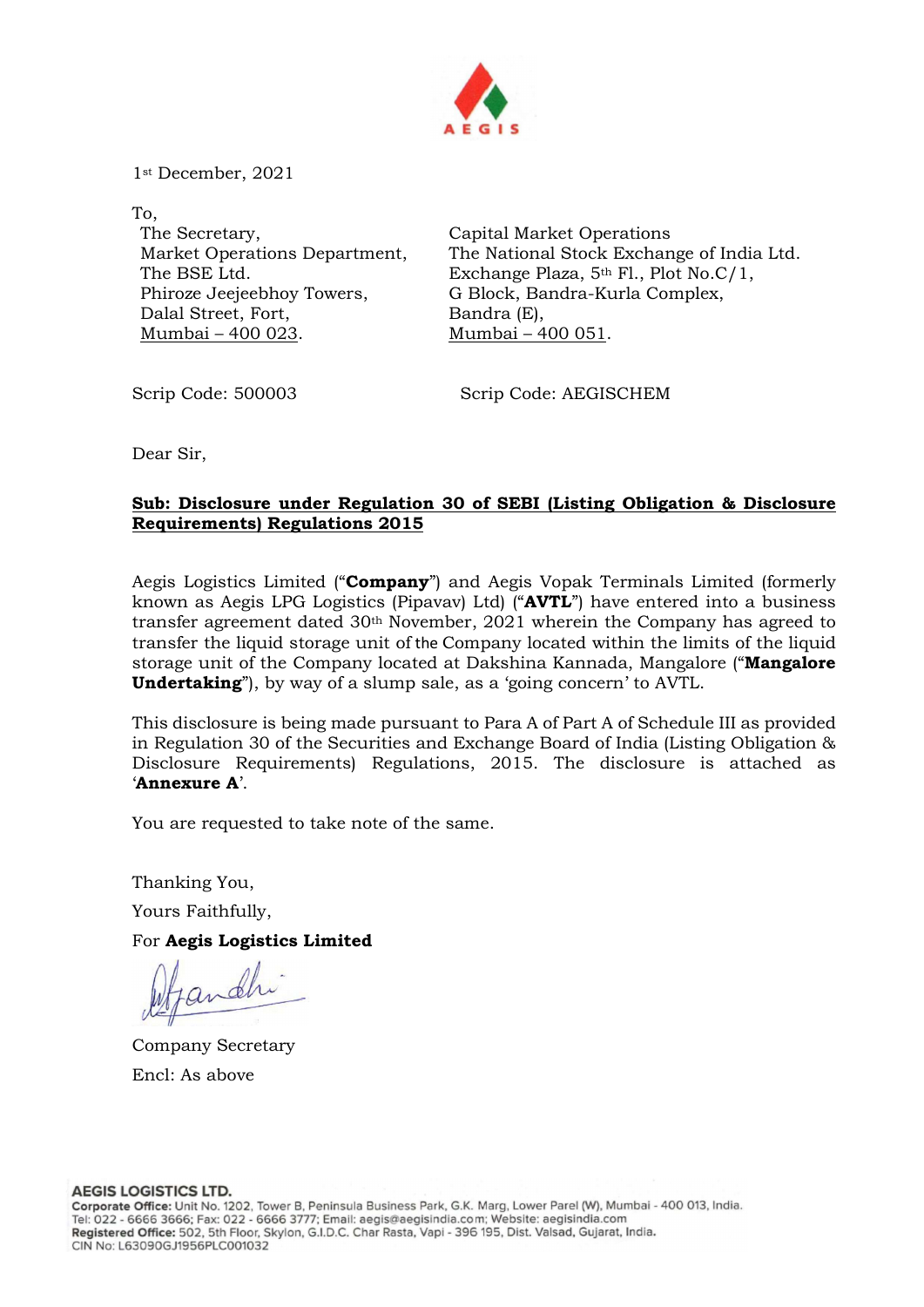

## ANNEXURE A

| Sr.<br>No. | <b>Items for Disclosure</b>                                                                                                                                                            | Description                                                                                                                                                                                                                                                                         |
|------------|----------------------------------------------------------------------------------------------------------------------------------------------------------------------------------------|-------------------------------------------------------------------------------------------------------------------------------------------------------------------------------------------------------------------------------------------------------------------------------------|
| (a)        | The amount and percentage of the<br>turnover or revenue or income and net<br>worth contributed by such unit or<br>division of the listed entity during the<br>last financial year      | The revenue / income from the<br>Mangalore Undertaking for FY<br>2020 - 2021 is INR 8.79 Crores<br>$(1.25\%$ of revenue / income of the<br>Company on Standalone basis for<br>FY 2020-2021).                                                                                        |
|            |                                                                                                                                                                                        | Net-worth (based on gross value<br>of<br>assets)<br>relating<br>to<br>the<br>Mangalore Undertaking as on<br>31st March 2021 was INR 97.49<br>Crores.                                                                                                                                |
| (b)        | Date on which the agreement for sale has<br>been entered into                                                                                                                          | The business transfer agreement<br>(the "BTA") for the sale of the<br>Mangalore Undertaking has been<br>executed on 30th November, 2021.                                                                                                                                            |
| (c)        | The expected date of completion of<br>sale/disposal;                                                                                                                                   | Subject to obtaining the requisite<br>approvals, the<br>sale<br>of<br>the<br>Mangalore Undertaking would be<br>completed by 31 <sup>st</sup> March, 2022 or<br>such other date as may be<br>mutually agreed.                                                                        |
| (d)        | Consideration<br>received<br>from<br>such<br>sale/disposal;                                                                                                                            | A lump sum consideration of INR<br>120 Crores (Rupees One Hundred<br>and Twenty Crores only) will be<br>received by the Company for the<br>slump sale of the Mangalore<br>Undertaking as a going concern,<br>[subject]<br>to<br>customary<br>adjustments as provided in the<br>BTA. |
| (e)        | Brief details of buyers and whether any<br>of the buyers belong to the promoter/<br>promoter group/group companies. If yes,<br>details thereof;                                        | <b>AVTL</b><br>is<br>wholly<br>owned<br>a<br>subsidiary of the Company.                                                                                                                                                                                                             |
| (f)        | transaction<br>Whether the<br>would fall<br>within related party transactions. If yes,<br>nature of interest and details thereof and<br>whether the same is done at "arms"<br>length". | Since AVTL is a wholly owned<br>subsidiary of the Company, the<br>transaction is a related party<br>transaction. The consideration for<br>sale<br>of<br>the<br>Mangalore                                                                                                            |

AEGIS LOGISTICS LTD.<br>Corporate Office: Unit No. 1202, Tower B, Peninsula Business Park, G.K. Marg, Lower Parel (W), Mumbai - 400 013, India.<br>Tel: 022 - 6666 3666; Fax: 022 - 6666 3777; Email: aegis@aegisindia.com; Website: